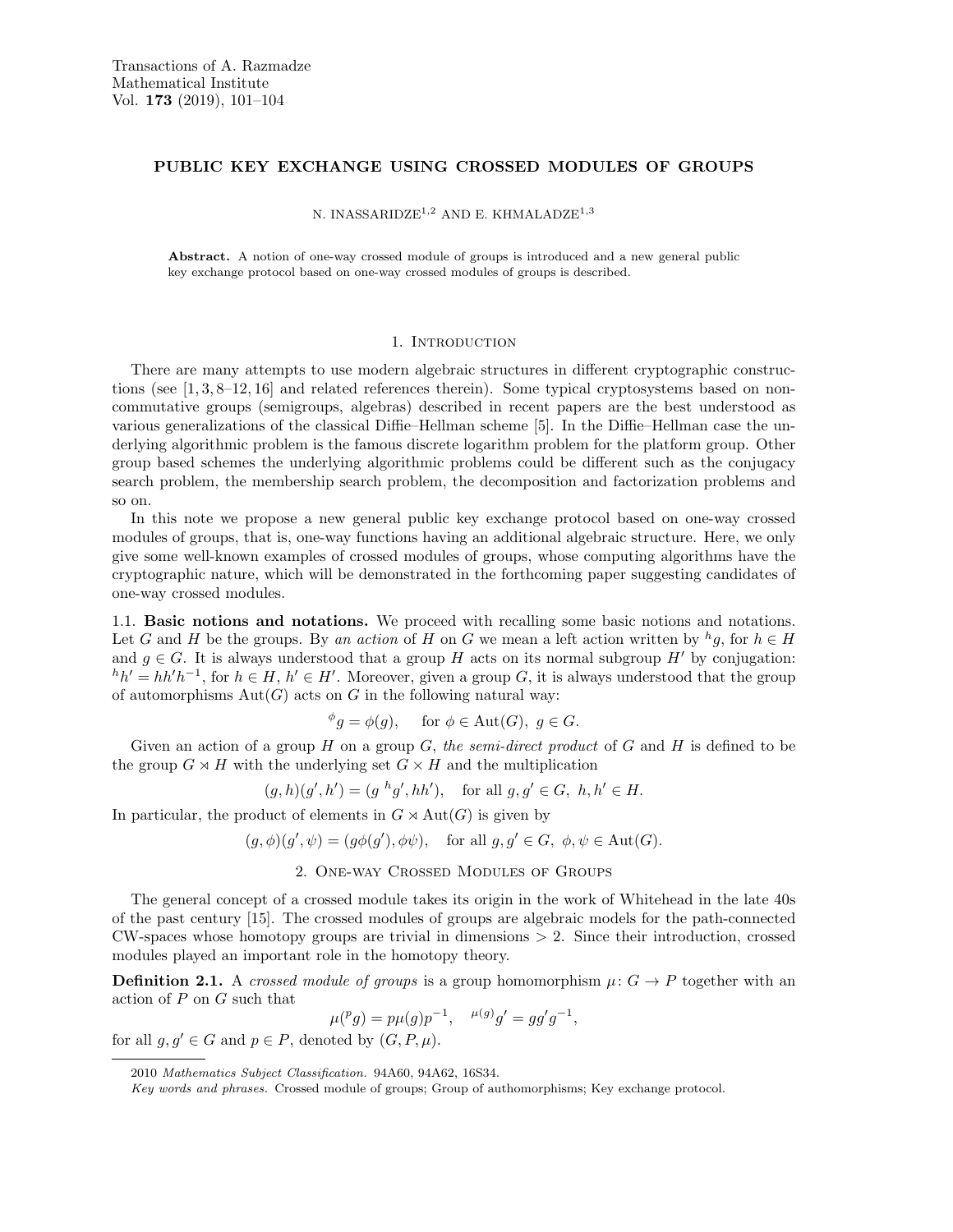Now we give examples of crossed modules of groups which are useful in cryptographic sense for constructing candidates of one-way crossed modules.

**Examples 2.2.** i) A normal inclusion  $N \trianglelefteq G$  is a crossed module, where G acts on its normal subgroup  $N$  by conjugation.

ii) Let  $G$  be a group. There is a homomorphism

 $\alpha: G \to \text{Aut}(G)$ 

given by  $\alpha(g) = \phi_g$ , where  $\phi_g$  is the inner automorphism defined by  $g \in G$ , i.e.,  $\phi_g(g') =$  $gg'g^{-1}$ . It is easy to check that  $\alpha$  together with the action of Aut(G) on G described above, is a crossed module.

iii) Let  $G$  and  $H$  be groups acting on each other compatibly, that is, the following conditions:

$$
^{(^{g}h)}(g') = {}^{g}(h(g^{-1}g')) , \qquad {}^{(h}g)(h') = {}^{h}({}^{g}(h^{-1}h')) ,
$$

hold for all  $g, g' \in G$  and  $h, h' \in H$ . Let us denote by  $G \bowtie H$  the quotient group  $(G \rtimes H)/L$ , where L is the normal subgroup of the semi-direct product  $G \rtimes H$  generated (as a group) by all elements of the form  $(g^h g^{-1}, h^g h^{-1})$ ,  $g \in G$ ,  $h \in H$ . As a consequence of the compatibility conditions, the canonical maps

 $\mu: G \to G \bowtie H$  and  $\nu: H \to G \bowtie H$ 

are the crossed modules (see [6]).

Now we introduce our main (cryptographic) notion, which will in the sequel be the subject of our investigation and applications in a key exchange protocol.

**Definition 2.3.** A crossed module of groups  $\mu : G \to P$  is called a *one-way crossed module* if it is a one-way function (OWF) by its cryptographic nature, i. e., intuitively saying, a function that is easy to compute, but computationally hard to invert.

Having in mind that the existence of OWFs is not proven yet, we may follow the common practice for the proposition of new candidates of OWFs for cryptographic applications. Consequently, the following two necessary (but not sufficient) conditions may be required for the maps to be candidates of OWFs:

- (1) The computation of direct value of the map is computationally easy;
- (2) A certain hard problem without a known polynomial time algorithm is reducible, in polynomial time, to inverting problem of the map.

General one-wayness assumption. In this subsection we address the general question of onewayness of a crossed module.

By the Peiffer identity in Definition 2.1, knowing  $\mu(x)$  for some  $x \in G$ , one can compute

$$
^{\mu(x)}g = xgx^{-1} \text{ for any } g \in G.
$$

So, we arrive at the computation problem which we call the *total conjugacy search problem* (TCSP). It has the form:

given a group G, a map  $f: G \to G$  given by some polynomial algorithm and the information that  $f(g) = {}^x g$  for some x and any  $g \in G$ , find at least one particular element x with this property.

This problem is related to the known problem, called the k-simultaneous conjugacy search problem  $(k\text{-SCSP})$  for a fixed  $k \in \mathbb{N}$ :

given a group G and two k-tuples of elements in  $G$ ,  $(g_1, \ldots, g_k), (h_1, \ldots, h_k)$ , and the information that  $x_i = h_i$  for all  $1 \leq i \leq n$  and some  $x \in G$ , find at least one particular element x with this property.

Namely, we have the following theorem.

**Theorem 2.4.** Let G be a finitely generated group with k generators  $g_1, \ldots, g_k$ . Then TCSP is polynomial-time equivalent to the  $k$ -SCSP for generators, i.e. to the problem: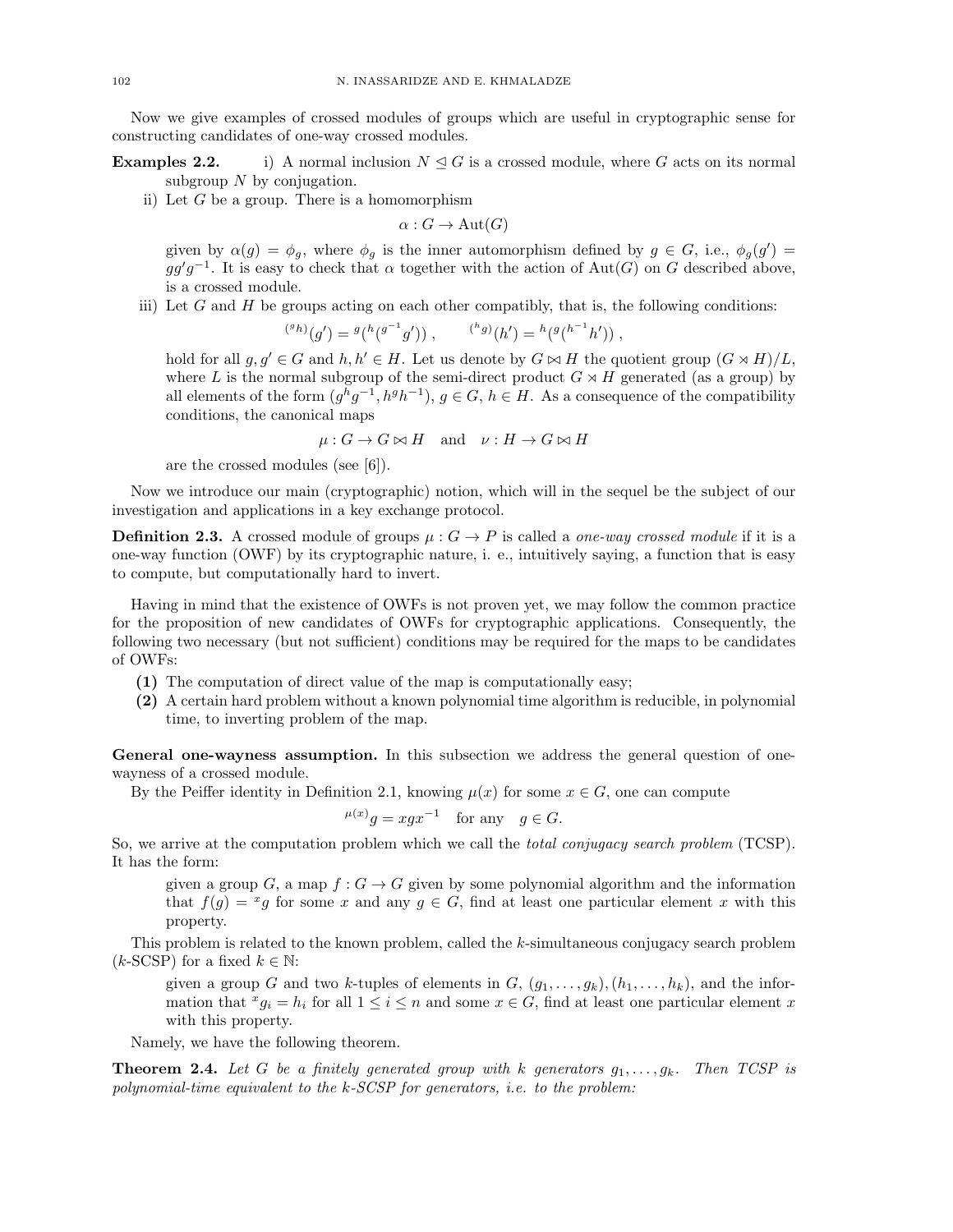given a k-tuple of elements in  $G, (h_1, \ldots, h_k)$ , and information that  $x_i = h_i$  for all  $1 \leq i \leq n$ and some  $x \in G$ , find at least one particular element x with this property.

We note that simultaneous conjugacy decision problem turns out to be quite hard in many groups, and even unsolvable in some cases. This problem was studied for various classes of groups (see [7, 13, 14]). It is shown that the solvability of the conjugacy problem does not imply the solvability of simultaneous conjugacy problem [4]. More recently, in [2], the examples of finitely presented groups are constructed, where the ordinary conjugacy problem is solvable, but the  $k$ -simultaneous conjugacy problem is unsolvable for every  $k \geq 2$ .

We suppose that the simultaneous conjugacy search problem for generators will have at least the same hardness, than the  $k$ -simultaneous conjugacy search problem. We also note that if there is an algorithm for solving the simultaneous conjugacy search problem for generators which calculates some  $g'' \in G$  such that

$$
^{\mu(g)}g' = g''g'g''^{-1} \quad \text{for any } g' \in G,
$$

there is no guarantee that  $g = g''$ . Indeed, it means that  $g^{-1}g'' \in Z(G)$  (center of G). Hence if the center of the group is large enough, it will be unfeasible to recover  $g$  from  $g''$  by simple multiplications on center elements of the group G.

#### 3. KEY EXCHANGE PROTOCOL

In this section, we give a new general key exchange protocol using the idea of one-wayness of crossed modules. Then choosing a platform crossed module of groups, we give practical instances of these protocols.

**Protocol.** Let  $(G, P, \mu)$  be a one-way crossed module of groups. The group G is considered to be a set of possible public keys, i.e., elements  $g, g' \in G$  are chosen and made public. Both Alice and Bob are going to work with the crossed module  $(G, P, \mu)$  if they wish to create a shared key. Then, for creating a shared key, Alice and Bob can proceed as follows:

1. Alice selects at random a private key  $m \in \mathbb{N}$ . Then she computes the element

$$
a = g^m \cdot g' \cdot g^{-m},
$$

applies the one-way crossed module  $\mu$  to the element a and sends  $\mu(a)$  to Bob.

2. Bob selects at random a private key  $n \in \mathbb{N}$ . Then he computes the element

$$
b = g^n \cdot g' \cdot g^{-n},
$$

applies the one-way crossed module  $\mu$  to the element b and sends  $\mu(b)$  to Alice. 3. Alice computes her key as follows:

$$
K_A = (g^m) \cdot \left( \mu^{(b)} \left( g^{-m} \cdot g' \cdot g^m \right) \right) \cdot (g^{-m}).
$$

Bob computes his key as follows:

$$
K_B = (g^n) \cdot \left( \mu^{(a)} \left( g^{-n} \cdot g' \cdot g^n \right) \right) \cdot (g^{-n}).
$$

Using the crossed module structure, namely, the Peiffer identity of Definition 2.1, we have the following equalities:

$$
K_A = (g^m) \cdot (g^n \cdot g' \cdot g^{-n}) g^{-m} \cdot g' \cdot g^m \cdot (g^n \cdot g'^{-1} \cdot g^{-n}) \cdot (g^{-m})
$$
  
=  $(g^n) \cdot (g^m \cdot g' \cdot g^{-m}) g^{-n} \cdot g' \cdot g^n \cdot (g^m \cdot g'^{-1} \cdot g^{-m}) \cdot (g^{-n}) = K_B.$ 

So, Alice and Bob have the shared key  $K = K_A = K_B$ .

Remark 3.1. Note that the publicly known elements  $g$  and  $g'$  of  $G$  should be chosen in such a way that  $gg' \neq g'g$ . Otherwise, the scheme will become trivial. Moreover, as in the Habeeb-Kahrobaei-Shpilrain key exchange protocol [8,11] and in contrast to the "standard" Diffie–Hellman key exchange, the correctness here is based on the equality  $g^m \cdot g^n = g^n \cdot g^m = g^{m+n}$ , rather than on the equality  $(g^m)^n = (g^n)^m = g^{mn}.$